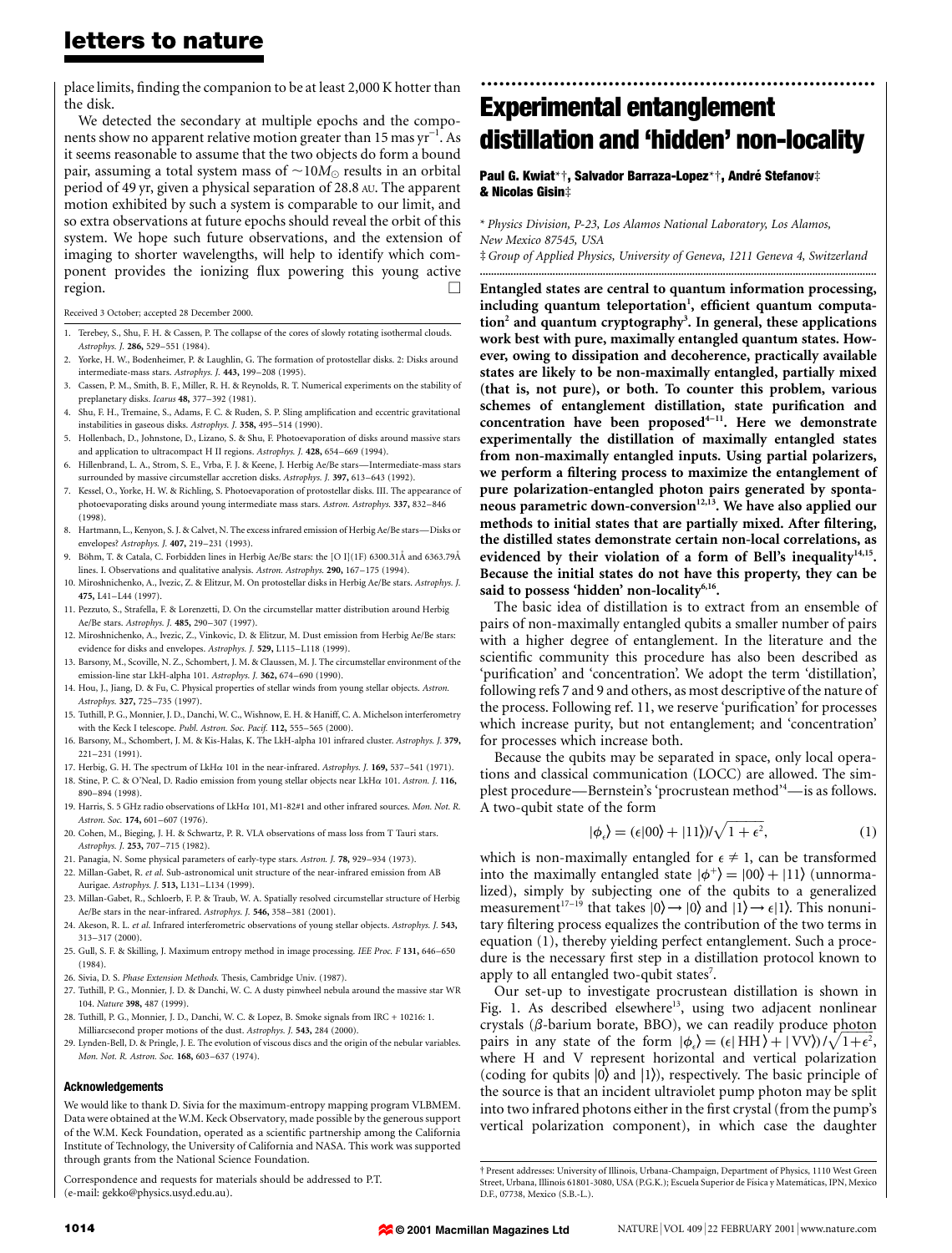### letters to nature

photons are both horizontally polarized; or in the second crystal (from the pump's horizontal polarization component), in which case they are vertically polarized. Owing to the coherent nature of the process, and the fact that the output spatial modes of the photons are nearly identical, the photons produced in this way can exhibit almost perfect polarization-entanglement<sup>12</sup>. By simply varying the pump polarization, we can arbitrarily set  $\epsilon$ .

The photons are detected in coincidence using silicon avalanche photodiodes, thereby projecting out the large vacuum state from the possibility of the pump photon not downconverting, and selecting the two-photon contribution to the total quantum mechanical state. (In our experiment the residual contribution from higherorder processes, that is, with simultaneous multiple pairs, is less than 0.1%.) We thus restrict our discussion to this two-photon subspace. The polarization of each photon may be analysed in an arbitrary basis, by means of a quarter wave plate (QWP), half wave plate (HWP), and polarizing beam splitter (PBS) in each arm. By making 16 measurements of the polarization correlations in various bases (for example, HH, HV,  $45^{\circ}$  V, and so on), which are essentially the two-photon analogues of the classical Stoke's parameters<sup>20</sup>, we may derive the density matrix describing the polarization state of the pairs produced<sup>13</sup>. Figure 2a (left) shows typical data, corresponding to the state  $0.41|HH\rangle + 0.91|VV\rangle$ , for which  $\epsilon = 0.45$ .

The procrustean filtering can be realized experimentally by inserting into one path a series of coated glass slabs, tilted about the vertical axis by  $58^{\circ}$  (approximately Brewster's angle for these slabs). Owing to the well known polarization-dependent reflectivity<sup>20</sup>, the transmitted photons are preferentially horizontally polarized. Specifically, with four slabs, the transmission probability for horizontal polarization was  $T_H = 0.89$ , while for vertical polarization it was only  $T_V = 0.18$ . The state  $\rho_{\text{out}}$  after filtering is shown in Fig. 2a (right). Its fidelity with the maximally entangled state  $|\phi^+\rangle = (|HH\rangle + |VV\rangle)/\sqrt{2}$  (defined as  $Tr[\langle \phi^+| \rho_{out} | \phi^+ \rangle]$ ) is  $0.99 \pm 0.04$ , indicating a successful distillation. We performed similar distillation for several values of  $\epsilon$ , changing our partial polarizers accordingly; in every case the fidelity of the resulting density matrix with the desired maximally-entangled state  $|\phi^{+}\rangle$  was close to 1.

The efficiency of the procrustean method—the probability that a given input pair survives the filtering process—is directly linked to



Figure 1 Experimental set-up used to investigate entanglement distillation and hidden non-locality. Spontaneous down-conversion in two adjacent  $\beta$ -barium borate (BBO) crystals results in polarization-entangled photons. The initial degree of entanglement  $\epsilon$  is determined by the linear polarization angle  $\theta$  of the pump beam (at 351 nm, from an argon ion laser):  $\epsilon = \tan\theta$ . In the experiment requiring partial mixture as well, each photon is passed through an adjustable half wave plate (HWP) and a 1-cm-thick quartz element, to introduce decoherence in a particular basis. The final quarter wave plate (QWP) and half wave plate in each arm, along with polarizing beamsplitters (PBS), enable analysis of the polarization correlations in any basis, allowing tomographic reconstruction of the density matrix, and measurement of Bell's inequalities. The distillation filters comprise glass substrates, tilted near Brewster's angle, and symmetrically arranged in pairs to compensate for transverse displacements. The result is an adjustable ratio of the transmissions for vertical and horizontal polarization. In the experimental to concentrate entanglement from a non-maximally entangled state, filtering was performed in one arm only. In the experiment on hidden non-locality, identical filters were placed in each arm, as shown.

the value of  $\epsilon$ , that is, to the required amount of distillation. In an ideal system we would have  $T_H = 1$ ,  $T_V = \epsilon^2$ , so that the yield of output maximally entangled pairs is  $2\epsilon^2/(1+\epsilon^2)$ . In our experiment, the values of  $T_H$  were slightly less than one, because of some absorption in the InSnO coating on our glass slabs. Our measured efficiencies are plotted in Fig. 2b, along with the ideal theoretical prediction, and the expectation based on our actual measured values of  $T_H$  and  $T_V$ . Remarkably, this simplest method of distillation always has a higher yield/input pair than more complicated (and presently physically unrealizable) schemes relying on jointly processing *n* pairs, as long as  $n \leq 5$  (ref. 4): for the particular nonmaximally entangled states we studied ( $\epsilon = 0.45, 0.68, 0.77$  and 0.90) our observed yields are superior unless  $n \ge 5$ , 10, 9 and 28, respectively.

Before coming to the more general case, let us emphasize the difference between the distillation filtering process and the postselection done by the detectors. The former necessarily depends on the photon polarization to select out a particular subensemble of pairs of photons from the initial total ensemble of pairs; this filtering affects the state, that is, it changes the relative weightings within the two-photon density matrix. In contrast, the detectors merely reveal the two-photon component of the state, by selecting pairs out of an initial superposition of photons and no-photons (that is, the vacuum); this post-selection is made independently of all analysis settings, as the detector efficiencies do not depend on polarization. If this were not so, we could observe apparently non-local effects from completely classical ensembles<sup>6,16</sup>.

Next consider the situation of an initial state that is partially mixed, in addition to being non-maximally entangled:

$$
\rho_{\epsilon,\lambda} = \lambda |\phi_{\epsilon} \rangle |\phi_{\epsilon}| + \frac{(1 - \lambda)}{2} (|HV\rangle |HV| + |VH\rangle |VH|)
$$
 (2)

The first term corresponds to a pure, non-maximally entangled component, the second to a mixed component. One feature of



Figure 2 Experimental results showing entanglement distillation of non-maximally entangled states. a, Left is the measured two-photon polarization density matrix for the initial, unfiltered state:  $0.41$ |HH $\rangle + 0.91$ |VV $\rangle$ ; right is the resulting maximally-entangled state after an appropriate generalized filtering measurement has been performed. (Only the real parts are shown; the imaginary components, which theoretically are strictly zero, were typically less than 1%.) **b**, The fractional 'survival' probability is plotted as a function of the initial degree of entanglement  $\epsilon$ . The solid curve is the theoretical prediction under the optimal condition where  $T_H$  of the filter is 1. Our data points (solid circles) are well predicted by a theory (open triangles) using our actual measured values of  $T_H$  (typically  $\sim$  0.92) and T<sub>V</sub>.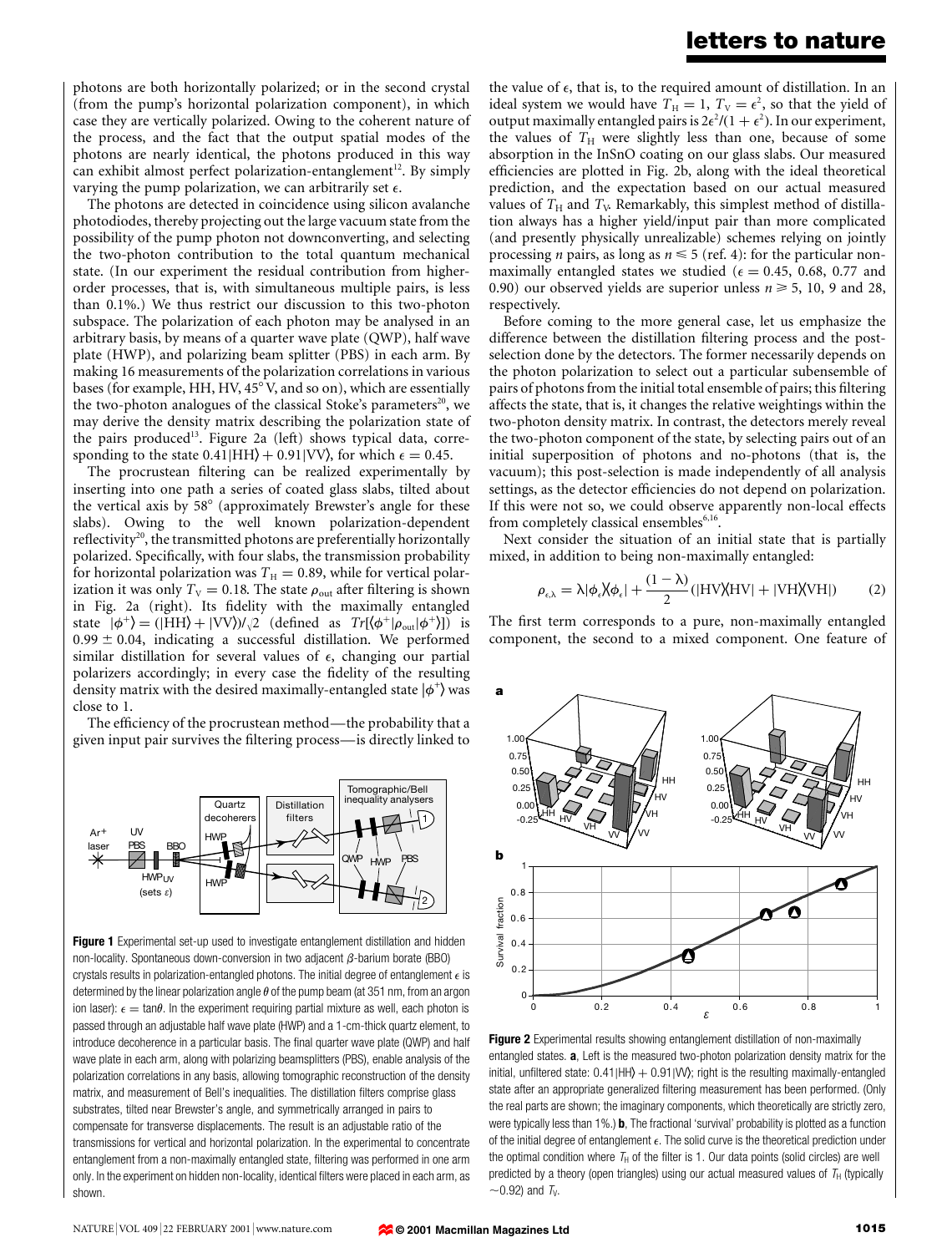## letters to nature

| Table 1 Summary of distillation data for testing Bell's inequalities |                |      |                       |                                 |           |                   |                                |                 |
|----------------------------------------------------------------------|----------------|------|-----------------------|---------------------------------|-----------|-------------------|--------------------------------|-----------------|
| Trial                                                                | $\epsilon$ non | Anon | $\alpha$ calc<br>Onor | S <sub>non</sub> <sup>exp</sup> | Efiltered | <b>A</b> filtered | S <sup>calc</sup><br>Sfilterer | Sfiltered       |
|                                                                      | 0.46           | 0.78 | $1.63 \pm 0.04$       | $1.60 \pm 0.02$                 | .02       | 0.73              | $2.02 \pm 0.04$                | $2.02 \pm 0.03$ |
| 2                                                                    | 0.47           | 0.83 | $1.81 \pm 0.04$       | $182 + 002$                     | 01. ،     | 0.79              | $2.20 \pm 0.04$                | $2.22 \pm 0.03$ |
| 3                                                                    | 0.47           | 0.87 | 196+004               | $1.94 + 0.02$                   | 0.99      | 0.83              | $2.31 + 0.04$                  | $2.34 \pm 0.02$ |

The table shows the measured  $\epsilon$  and  $\lambda$  parameters of the non-filtered and filtered states, and the calculated and experimentally measured S values. The errors in the latter are calculated from Poisson statistics. The calculated predictions for S were obtained by averaging S over an ensemble of density matrices slightly deviated from the ideal state corresponding to  $\epsilon$  and  $\lambda$ .

entangled quantum systems is that some of the correlations they predict cannot be explained by an local realistic model. This statement is made more quantitative by Bell's inequalities  $(BI)^{14}$ . Here we shall always restrict our discussion to the Clauser-Horne-Shimony-Holt (CHSH) version<sup>15</sup> (and its equivalents), though in general there may exist more revealing tests of non-locality, for example, ones which rely on sequences of measurements on each particle<sup>16</sup>. The CHSH inequality places constraints on the value of  $S$ , a combination of four polarization correlation probabilities—two possible analysis settings for each photon. If  $|S| \le 2$ , no quantum mechanical entanglement is necessary to explain the correlations, that is, some local model can reproduce them. For a maximallyentangled state the maximum value of  $S = 2\sqrt{2}$ . The optimal analysis settings for a particular state  $\rho$  may be determined, for example by using the analytical method of ref. 21. Depending on the values of  $\epsilon$  and  $\lambda$ ,  $\rho_{\epsilon,\lambda}$  may be unable to violate any CHSH inequality<sup>6</sup>, for instance, if the state is too mixed ( $\lambda \leq 1/\sqrt{2}$ ). Figure 3 indicates the ranges over which no CHSH BI can be violated.



**Figure 3** Contour plots in the  $\epsilon-\lambda$  plane, showing the curves for  $S = 2$ , for states of the form (2). The dashed curve corresponds to the unfiltered state; below this line one cannot violate a Bell's inequality of the CHSH-type. The solid curve shows the  $S = 2$  threshold for states after an optimal distillation of the filtering sort described here—no CHSH violation is ever possible in the lower, diagonally-hatched region below this curve. The verticallyhatched overlap region indicates states possessing 'hidden' non-locality—a local filtering operation enables one to violate a suitable Bell's inequality. Finally, the solid region at the bottom shows states which are completely separable, that is, no entanglement can ever by recovered by only local operations and classical communication. The diamonds indicate the initial values for our three experimental trials (see Table 1); the circles are the post-distillation values.

The process of distillation can alter this, however. The filtering method is similar to that described above, except that now we make a generalized measurement in each arm. Specifically, if each partial polarizer has  $T_H = 1$  and  $T_V = \epsilon$ , the state (2) becomes (up to a normalization factor):

$$
\frac{2\epsilon^2 \lambda}{1+\epsilon^2} |\phi^+ \chi \phi^+| + \frac{\epsilon (1-\lambda)}{2} (|HV \chi HV| + |VH \chi VH|)
$$
 (3)

We note that the relative contribution of the entangled term has been reduced by a factor of 2 $\epsilon/(1+\epsilon^2)$ —the filtered state (3) is more mixed than the original  $\rho_{\epsilon,\lambda}$ . Nevertheless, because the remaining pure component is now maximally entangled, the state may violate a suitable BI (Fig. 3).

The method to experimentally produce generalized states as in state (2) is discussed elsewhere<sup>22,23</sup>. By sending each photon through a thick birefringent element  $(\sim 1 \text{ cm}$  quartz), we introduce a frequency-dependent phase offset between two polarization components. As this offset is greater than the coherence length of the photons ( $\sim$ 100  $\mu$ m, in our case determined by the 5-nm (full width at half maximum) interference filter in front of the detector), the resulting polarization quantum state of the pair can be mixed. The birefringent element acts to entangle the polarization and frequency degrees of freedom; when we trace over the frequency (since the detectors are insensitive to wavelength over the collection bandwidth), the reduced density matrix for polarization becomes mixed<sup>23</sup>. By appropriately adjusting the pump polarization (with  $HWP<sub>UV</sub>$ ) and the decoherence basis (with half wave plates before the quartz), we can prepare states of the form  $\rho_{\epsilon,\lambda}$ .

We investigated distillation on several different starting states (see Table 1). From a tomographically measured density matrix of each initial, unfiltered state, we analytically and numerically determine QWP and HWP analysis settings predicting the maximum S value. We then measure S directly using these (16) settings, and the normalization procedure introduced in ref. 24. The first trial corresponds to a state which clearly does not violate any CHSH inequality, but is just at the limit when filtered. In the second trial there is a definite transition between no initial violation and violation after filtering (Figs 4a and b show the density matrices before and after filtering, respectively). The final trial starts with a state which is near the threshold of violation, and ends with a strong violation (17 $\sigma$ ). To our knowledge, this is the first time Bell's inequalities have been tested using mixed states.



Figure 4 Density matrices for states displaying 'hidden' non-locality. The initial state (left) is  $0.83\rho_{0.43HH+0.90W} + 0.09(\rho_{HV} + \rho_{VH})$ . After symmetric filtering, the state is transformed (right) into one which is  $0.79\rho_{0.71HH+0.71W} + 0.11(\rho_{HV} + \rho_{VH})$ . We note that the purity,

defined as  $\textit{Tr}[\rho^2]$ , is actually reduced from 0.69 to 0.64 by the distillation process, that is, the final state is more mixed than the initial.